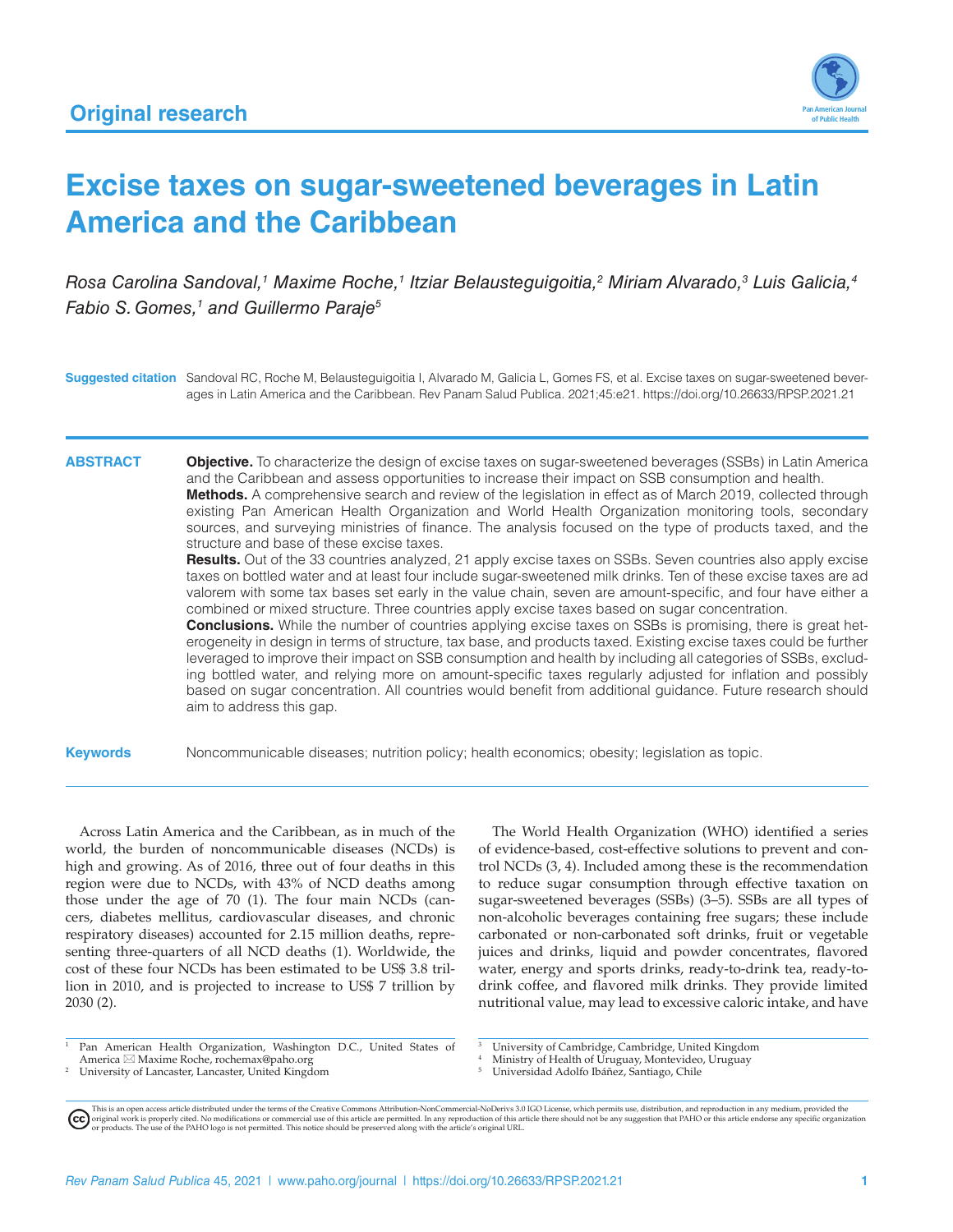been associated with negative health outcomes (6). They have been singled out as the largest driver of the obesity epidemic (7), and systematic reviews have demonstrated that consuming SSBs is linked with weight gain in children and adults (8), a higher risk of hypertension and coronary heart disease (9), and increased incidence of type 2 diabetes (10).

Latin America and the Caribbean has the highest absolute mortality related to SSB consumption in the world, with about 159 deaths per million adults (compared with 48 deaths per million adults globally), with 80% of these deaths associated to diabetes (11). Average daily SSB consumption per adult in Latin America and the Caribbean is the highest in the world, particularly in the Caribbean and Central America (1.93 and 1.61 average daily 8-ounce servings per adult, respectively, compared with 0.58 globally) (12). In addition, obesity levels are higher than in any other region in the world (13). Applying excise taxes on SSBs is one promising policy option to reduce SSB consumption and the burden of NCDs. Several evaluations of SSB excise taxes across Latin America and the Caribbean have demonstrated that these taxes are associated with reductions in sales and consumption of SSBs (14–17). For example, the 1 peso per liter excise tax introduced in Mexico in 2014 has been shown to have reduced SSB purchases by an average of 7.6% per year over the first two years following implementation (14). The two-tiered ad valorem excise tax in Chile has been associated with a reduction in household average monthly purchased volume of 3.4% among the SSBs with the highest sugar concentration (15). The ad valorem excise tax in Barbados has been associated with a 4.3% reduction in SSB sales over the first year (16). Finally, a simulation study found that in Mexico alone, the existing SSB excise tax is expected to prevent 86 000 to 134 000 cases of type 2 diabetes by 2030 and reduce the prevalence of obesity by 2.5%, highlighting the potential of SSB excise taxes to contribute to NCD prevention efforts (17).

We focus our analysis on excise taxes in particular, as they have the greatest potential, from a health perspective, compared with other types of indirect taxes (e.g., at-cashier sales taxes or value-added taxes). Indeed, excise taxes allow policymakers to target and raise the price of selected products, making them relatively less affordable than other goods and services (18). An excise tax is applied on a selected good, imported or locally produced, and may be either amount-specific (based on beverage volume or sugar content; e.g., \$0.10 per liter) or ad valorem (based on a percentage of the value of the beverage; e.g., 10% of producer's price) (19). SSB excise taxes have been described as a triple win for governments, because they 1) improve population health, 2) generate tax revenue, and 3) have the potential to reduce long-term associated healthcare costs and productivity losses (20, 21).

While there are likely lessons learned from tobacco taxation that may also apply in the case of SSBs, best-practice guidance around SSB taxation is still under development. Most evaluations of excise taxes on SSBs are country-focused and concentrate on recently enacted taxes, implemented with an explicit health rationale. At the time of this analysis, it is not clear how many countries apply excise taxes on SSBs throughout Latin America and the Caribbean, or how these taxes vary in their design. It is important to comprehensively characterize the landscape of existing excise taxes on SSBs at country level, because of 1) the scope of the global NCD epidemic, 2) the recognition of SSB excise taxes as a cost-effective evidence-based

intervention, and 3) the increased interest from policymakers around the world in amending or introducing such taxes.

The aims of this analysis are to provide the first exhaustive regionwide review of excise taxes on SSBs in Latin America and the Caribbean, to characterize the existing implementation of such taxes, and to assess opportunities to improve their impact on SSB consumption and health.

#### **MATERIALS AND METHODS**

We conducted a comprehensive search for legislation (including decrees, laws, excise tax acts, and statutory rules and orders) on excise taxes applied on non-alcoholic beverages in the 33 Latin American and Caribbean Member States of the Pan American Health Organization (PAHO), WHO Regional Office for the Americas. We reviewed legislation already collected through existing PAHO/WHO monitoring tools—the WHO Global Nutrition Policy Review, the WHO Report on the Global Tobacco Epidemic, the WHO Global Information System on Alcohol and Health, and the PAHO NCD Country Capacity Survey—and conducted searches on websites of parliaments, ministries of finance, and legal databases. Finally, information on taxes applied on non-alcoholic beverages was solicited directly from officially nominated Ministry of Finance practitioners through a survey between March and December 2019 (hereafter called PAHO SSB tax survey). This survey was completed by 27 Latin American and Caribbean PAHO Member States (all except Argentina, the Bahamas, the Plurinational State of Bolivia, Costa Rica, Haiti, and Nicaragua).

#### **Criteria for inclusion**

We searched for excise taxes applied on non-alcoholic beverages in order to identify and analyze those applied on SSBs, whether or not excluding non-SSBs such as bottled water and artificially sweetened beverages. We included legislation listing the schedule of excise tax rates, as well as legislation describing the tax base upon which excise tax rates are applied. The data presented are based on legislation in effect as of 31 March 2019.

#### **Data extraction**

We extracted the following information from the legislation for each country: name, year of latest update, tax structure (ad valorem, amount-specific, mixed, or combined), and tax base. For ad valorem taxes, we assessed whether the tax base is defined early in the value chain (e.g., producer's price) or further down (e.g., retail price). For amount-specific taxes, we assessed whether the tax is automatically adjusted for inflation or other economic indicators.

In addition, we developed a simple set of indicators to capture heterogeneity in excise tax designs across countries. We evaluated if the tax follows a uniform or a tiered design; if sugar content is used as base for taxation; and whether it is applied to bottled water, in order to capture differentiations between SSBs and non-SSBs. Finally, we assessed whether the definition of taxable products includes sugar-sweetened milk drinks; energy drinks; and powders, concentrates, or syrups used to make SSBs by adding water or carbonated water, to evaluate whether each tax is applied to a broad scope of SSBs or includes loopholes, incentivizing undesirable substitutions and tax avoidance.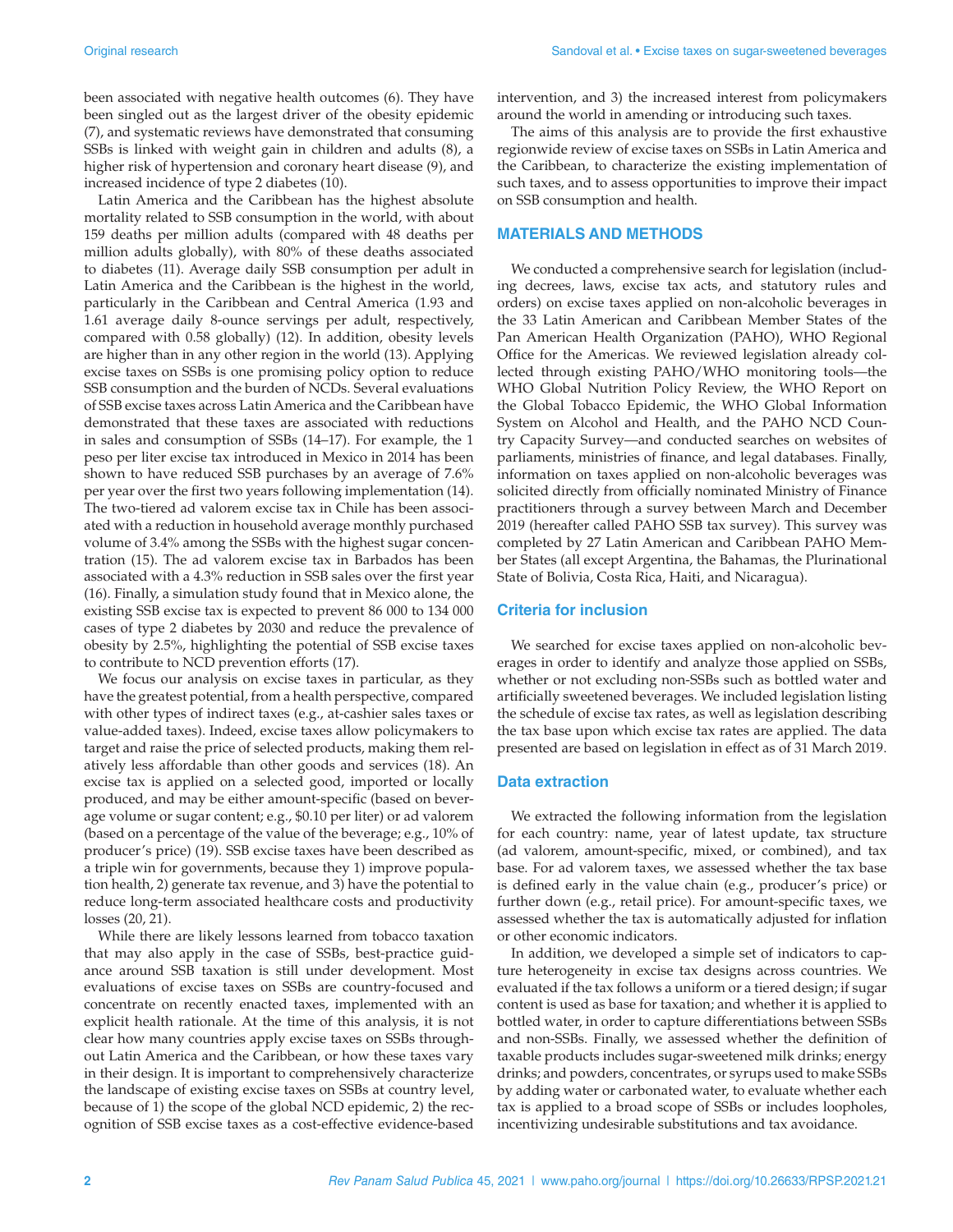### **RESULTS**

We found that as of March 2019, 21 Latin American and Caribbean PAHO Member States impose excise taxes on SSBs, with a lower proportion in the Caribbean (6/13, information not available for Haiti) than in Latin America (15/19). Eleven countries do not have an excise tax on SSBs, including Colombia, Cuba, the Dominican Republic, the Bolivarian Republic of Venezuela, and the majority of Caribbean countries (Table 1).

#### **TABLE 1. Summary of excise taxes on sugar-sweetened beverages in Latin America and the Caribbean (based on legislation in effect as of 31 March 2019)**

| Country                               | Applies excise taxes on<br><b>SSBs</b> | <b>Tax structure</b>                                  | Year of legislation latest update | Legislation                                                                                                                                      |  |
|---------------------------------------|----------------------------------------|-------------------------------------------------------|-----------------------------------|--------------------------------------------------------------------------------------------------------------------------------------------------|--|
| <b>Latin America</b>                  |                                        |                                                       |                                   |                                                                                                                                                  |  |
| Argentina                             | Yes                                    | Ad valorem                                            | 2018                              | Ley de Impuestos Internos N 24.674<br>Decreto N 2682-1979                                                                                        |  |
| Bolivia (Plurinational State of)      | Yes                                    | Amount-specific                                       | 2018                              | Directorio Actualización de la Alícuotas<br>Específicas del ICE para la gestión 2019 N<br>101800000031<br>Decreto Supremo 0744 de diciembre 2010 |  |
| <b>Brazil</b>                         | Yes                                    | Ad valorem                                            | 2016                              | Decreto N 8.442 de Abril 2015<br>Decreto N 8.950 de Dezembro 2016                                                                                |  |
| Chile                                 | Yes                                    | Ad valorem                                            | 2017                              | Ley N 21.045, D.O. 3 nov 2017<br>Decreto de ley N 825                                                                                            |  |
| Colombia                              | No                                     |                                                       |                                   |                                                                                                                                                  |  |
| Costa Rica                            | Yes                                    | Amount-specific<br>2018<br>de 2018                    |                                   | Ley de Simplificación y Efficiencia<br>Tributarias N 8114<br>Decreto Ejecutivo N 41495 de diciembre                                              |  |
| Cuba                                  | No                                     |                                                       |                                   |                                                                                                                                                  |  |
| Dominican Republic                    | No                                     |                                                       |                                   |                                                                                                                                                  |  |
| Ecuador                               | Yes                                    | Combinedb                                             | 2016                              | Ley Orgánica para el Equilibrio de las<br>Finanzas Públicas, 2016                                                                                |  |
| El Salvador                           | Yes                                    | Ad valorem (Energy drinks<br>$mixed)^c$               | 2010                              | Decreto N 237 de 2010                                                                                                                            |  |
| Guatemala                             | Yes                                    | Amount-specific                                       | 2002                              | Decreto N 09-2002; Expendiente acumulado<br>404 y 492-2002                                                                                       |  |
| Honduras                              | Yes                                    | Amount-specific                                       | 2019                              | Acuerdo Número 163-2019                                                                                                                          |  |
| Mexico                                | Yes                                    | Amount-specific (Energy<br>drinks mixed) <sup>c</sup> | 2018                              | Ley del impuesto Especial sobre Producción<br>y Servicios, DOF 28-12-2018                                                                        |  |
| Nicaragua                             | Yes                                    | Ad valorem                                            | 2019                              | Ley de Concertación Tributaria N 987                                                                                                             |  |
| Panama                                | Yes                                    | Ad valorem                                            | 1995                              | Ley N 45, 14 nov 1995                                                                                                                            |  |
| Paraguay                              | Yes                                    | Ad valorem                                            | 2015                              | Ley N 5538/15; Ley N 125/91                                                                                                                      |  |
| Peru                                  | Yes                                    | Ad valorem                                            | 2018                              | Decreto Supremo N 091-2018-EF<br>Titulo II - Decreto Supremo N 055-99-EF                                                                         |  |
| Uruguay                               | Yes                                    | Amount-specific <sup>d</sup>                          | 2019                              | Decreto 20.019; Decreto N 96/990; IMESI<br>titulo 11-1996                                                                                        |  |
| Venezuela (Bolivarian<br>Republic of) | No                                     |                                                       |                                   |                                                                                                                                                  |  |
| Caribbean                             |                                        |                                                       |                                   |                                                                                                                                                  |  |
| Antigua and Barbuda                   | No                                     |                                                       |                                   |                                                                                                                                                  |  |
| <b>Bahamas</b>                        | No                                     |                                                       |                                   |                                                                                                                                                  |  |
| <b>Barbados</b>                       | Yes                                    | Ad valorem                                            | 2017                              | Excise Tax (Amendment) (NO.3) Regulations<br>2017<br>Excise Tax Act 2015-32                                                                      |  |
| <b>Belize</b>                         | Yes                                    | Amount-specific                                       | 2017                              | <b>Customs and Excise Duties (Amendment)</b><br>Act N 29, 2017<br><b>Customs and Excise Duties (Amendment)</b><br>Act N 8, 2016                  |  |
| Dominica                              | Yes                                    | Combinedb                                             | 2015                              | Excise Tax (Amendment), SRO N 28 of 2015<br>Excise Tax Act 8, 2005                                                                               |  |
| Grenada                               | No                                     |                                                       |                                   |                                                                                                                                                  |  |
| Guyana                                | No                                     |                                                       |                                   |                                                                                                                                                  |  |
| Haiti <sup>a</sup>                    | .                                      |                                                       |                                   |                                                                                                                                                  |  |

*(Continued)*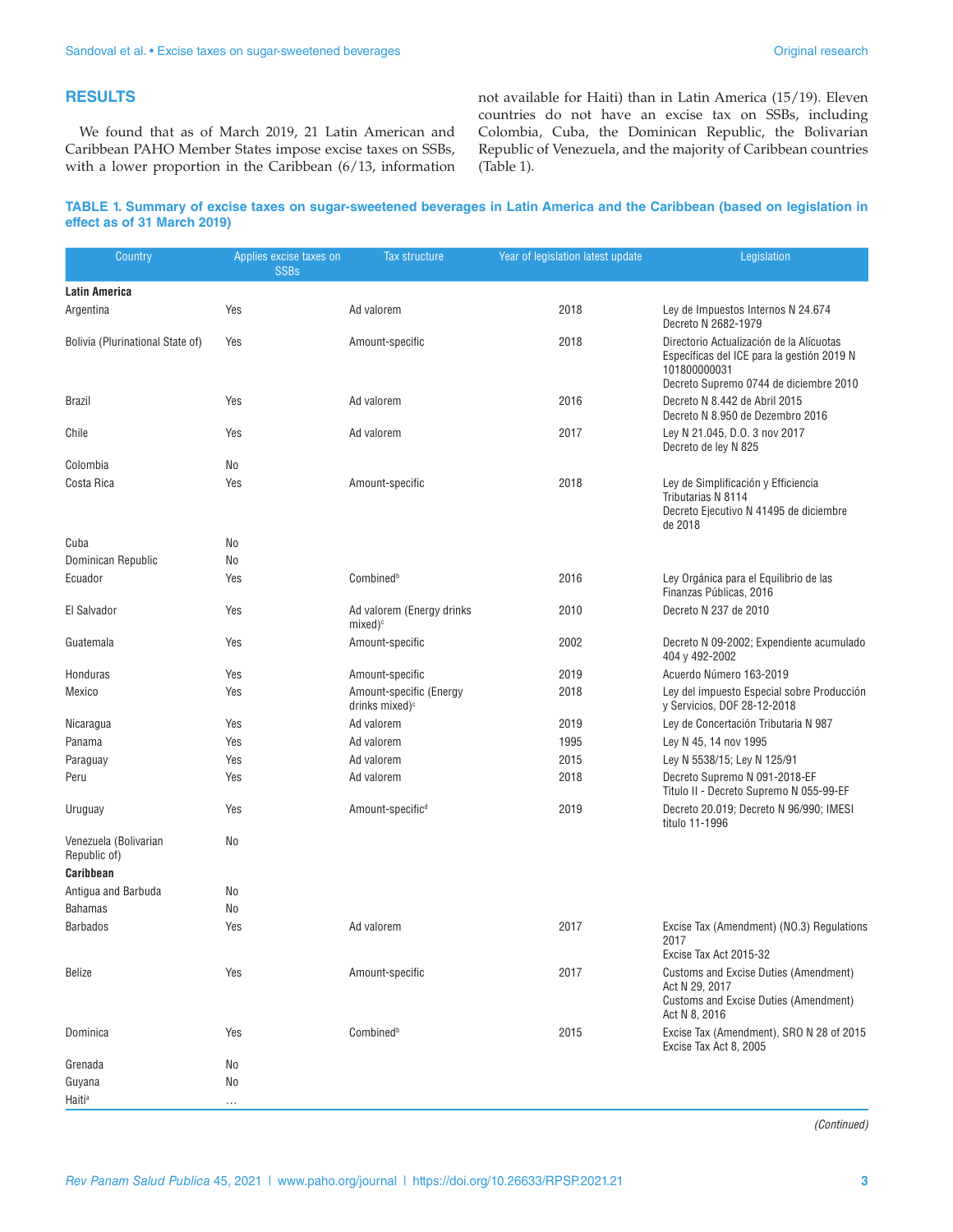#### **TABLE 1. (Continued)**

| Country                             | Applies excise taxes on<br><b>SSBs</b> | Tax structure   | Year of legislation latest update | Legislation                                                |
|-------------------------------------|----------------------------------------|-----------------|-----------------------------------|------------------------------------------------------------|
| Jamaica                             | No                                     |                 |                                   |                                                            |
| Saint Kitts and Nevis               | Yes                                    | Ad valorem      | 2010                              | Excise Tax Act No. 4, 2010                                 |
| Saint Lucia                         | No                                     |                 |                                   |                                                            |
| Saint Vincent and the<br>Grenadines | Yes                                    | Ad valorem      | 2009                              | Excise Tax Act Chapter 430 SRO 2                           |
| Suriname                            | Yes                                    | Amount-specific | 2006                              | S.B. 2006 no. 27 wijz. Wet Accijns<br>Alcoholvrije Dranken |
| Trinidad and Tobago                 | No                                     |                 |                                   |                                                            |

… : information not available<br>\* Haiti: The country did not participate in PAHO SSB tax survey in 2019. From our search for legislation, we found a law from 1971, "Loi sur le Droit d'Accise du 21 Octobre 1971," imposing an drinks, which could constitute a violation of national treatment (22). We did not find more recent information or legislation regarding this tax. Due to the potential discriminatory nature of the tax between imported and l

«Mixed: At least one type of non-alcoholic beverage is taxed by both an ad valorem excise tax and an amount-specific excise tax. In El Salvador and Mexico, only energy drinks are subject to a mixed excise tax system.<br>«Urug

this analysis. *Source*: Prepared by the authors from the study data.

#### **Taxable products**

Countries that impose excise taxes on SSBs define taxable products in different ways. Every Caribbean country and some Latin American countries (mostly in Central America) use harmonized tariff codes—an international standardized nomenclature to classify traded products—to define taxable products, although the range of tariff codes included is wide. Importantly, while some harmonized tariff codes are defined based on added sugars (e.g., 2202: "Waters, including mineral waters and aerated waters, containing added sugar or other sweetening matter"), others are not (23), and countries may have to develop more detailed country-specific codes to differentiate SSBs. Most other Latin American countries have developed definitions of taxable products based on beverage type.

Of all countries imposing excise taxes on SSBs, seven apply them to bottled water as well. At least 14 countries include one or more of the following products in their list of taxable products: powders, concentrates, or syrups used to make SSBs by adding water or carbonated water. All countries imposing excise taxes on SSBs apply such taxes on energy drinks. Finally, at least four countries (Barbados, Panama, Peru, and Saint Vincent and the Grenadines) apply excise taxes on sugar-sweetened milk drinks (Table 2).

#### **Tax structure**

Existing excise taxes on SSBs rely on a diverse range of tax structures. Ten countries exclusively use ad valorem taxes and seven exclusively use amount-specific taxes. Dominica and Ecuador use a combined excise tax structure. Dominica applies an ad valorem tax on SSBs except for carbonated SSBs, which are subject to an amount-specific tax. Ecuador imposes an amount-specific tax on SSBs with a sugar concentration above a specified threshold, and an ad valorem tax on SSBs below this threshold. All energy drinks (regardless of their sugar concentration) are taxed by the ad valorem tax. Finally, El Salvador and Mexico use a mixed excise tax structure on energy drinks. Mexico primarily uses an amount-specific tax and applies an additional ad valorem tax on energy drinks, while El Salvador primarily uses an ad valorem tax and applies an additional amount-specific tax on energy drinks (Table 1).

In five countries (the Plurinational State of Bolivia, Costa Rica, Ecuador, Honduras, and Mexico), out of the 11 including an amount-specific component, the legislation stipulates the periodic automatic adjustment of their amount-specific excise tax (Table 2).

Eleven excise taxes on SSBs in the region apply multiple tax rates (tiered design), as opposed to applying a single tax rate to all SSBs subject to the excise tax (uniform design). Tiered rates are most commonly defined by beverage type or harmonized tariff code. Other examples include tiered rates defined by sugar concentration thresholds (e.g., Peru and Chile), by a combination of beverage type and sugar content (e.g., Ecuador), or by a combination of beverage type and fruit juice concentration (e.g., Argentina). Ten countries impose uniform excise taxes (Table 2).

#### **Tax base**

For ad valorem excise taxes, the tax base is defined as the value of the taxed product, which may be assessed at different stages of the value chain. When the tax base for locally produced beverages is fixed early in the value chain, such as the producer's price, as is the case in five countries (Barbados, Brazil, Dominica, Mexico, and Paraguay), ad valorem tax rates are applied to a smaller value, diminishing the impact of the tax on final retail prices. The nine other countries including an ad valorem component use a tax base for locally produced beverages defined later in the value chain, closer to the final retail price (Table 2). For imported beverages, countries applying ad valorem excise taxes use the Cost, Insurance, and Freight (CIF) value and import and custom duties, when applicable, as tax base. The CIF value is used in most countries as the base for import duties and is defined as the value of the unloaded consignment that includes the cost of the product itself, insurance, and transport and unloading. Such tax base, set early in the value chain, diminishes the impact of the tax on final retail prices.

For amount-specific excise taxes, the tax base may be defined by beverage volume or sugar content. Almost all countries with an amount-specific component use beverage volume as tax base. Only Ecuador uses sugar content as tax base for its amount-specific excise tax of US\$ 0.18 per 100 grams of sugars for beverages with more than 25 grams of sugars per liter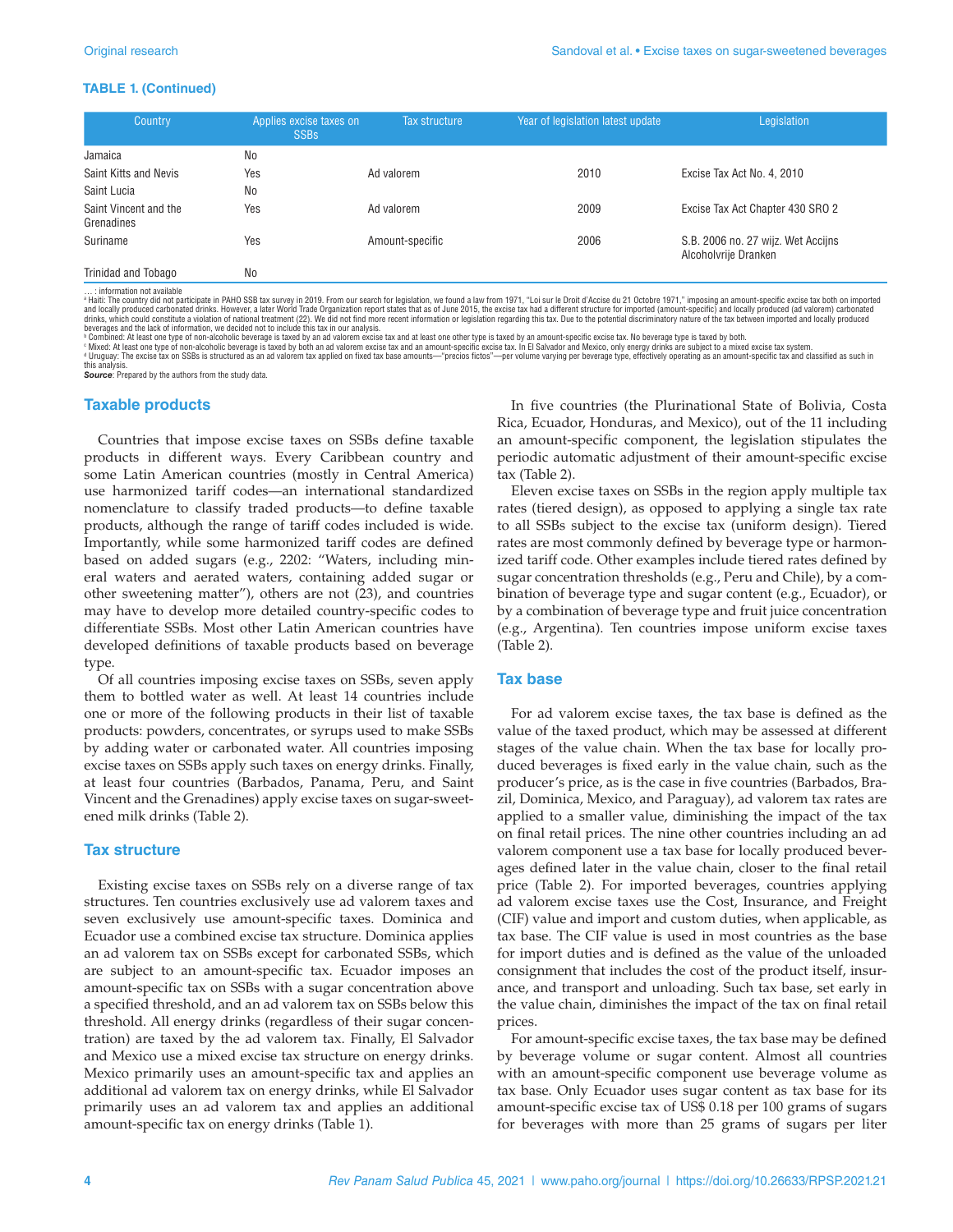#### **TABLE 2. Information on the design of excise taxes on sugar-sweetened beverages in Latin America and the Caribbean (based on legislation in effect as of 31 March 2019)**

| Country<br>applying excise taxes<br>on SSBs          | Applies on<br>bottled water | Applies on<br>powders,<br>concentrates, or<br><b>syrups<sup>e</sup></b> | Applies on energy<br>drinks | Applies on<br>sugar-sweetened<br>milk drinks<br>(harmonized tariff<br>code: 040299) <sup>e</sup> | Ad valorem tax base<br>for locally produced<br>beverages | Automatic<br>adjustment of<br>amount-specific<br>tax for inflation or<br>other economic<br>indicators <sup>e</sup> | <b>Excise tax based</b><br>on sugar content | Uniform tax<br>rate ( $No =$<br>tiered) |
|------------------------------------------------------|-----------------------------|-------------------------------------------------------------------------|-----------------------------|--------------------------------------------------------------------------------------------------|----------------------------------------------------------|--------------------------------------------------------------------------------------------------------------------|---------------------------------------------|-----------------------------------------|
| Ad valorem excise tax<br>structure                   |                             |                                                                         |                             |                                                                                                  |                                                          |                                                                                                                    |                                             |                                         |
| Argentina                                            | Yes                         | Yes                                                                     | Yes                         | $\cdots$                                                                                         | Retail price<br>excluding VAT                            | <b>NA</b>                                                                                                          | No                                          | No                                      |
| <b>Barbados</b>                                      | No                          | Yes                                                                     | Yes                         | Yes                                                                                              | Producer price                                           | ΝA                                                                                                                 | No                                          | Yes                                     |
| <b>Brazil</b>                                        | No <sup>d</sup>             | Yes                                                                     | Yes                         | No                                                                                               | Producer price                                           | <b>NA</b>                                                                                                          | No                                          | Yes                                     |
| Chile                                                | No                          | Yes                                                                     | Yes                         | No                                                                                               | Retail price<br>excluding VAT                            | NA                                                                                                                 | Yesi                                        | No                                      |
| Nicaragua                                            | Yes                         | Yes                                                                     | Yes                         | $\ldots$                                                                                         | Retail price                                             | <b>NA</b>                                                                                                          | No                                          | No                                      |
| Panama                                               | No                          | Yes                                                                     | Yes                         | Yes                                                                                              | Retail price                                             | ΝA                                                                                                                 | No                                          | Yes                                     |
| Paraguay                                             | No                          | No                                                                      | Yes                         | No                                                                                               | Producer price                                           | ΝA                                                                                                                 | No                                          | Yes                                     |
| Peru                                                 | No                          | No                                                                      | Yes                         | Yes                                                                                              | Retail price<br>excluding VAT<br>and excise              | ΝA                                                                                                                 | Yesi                                        | No                                      |
| Saint Kitts and Nevis                                | No                          | No                                                                      | Yes                         | No                                                                                               | Retail price<br>excluding VAT                            | ΝA                                                                                                                 | No                                          | Yes                                     |
| Saint Vincent and the No<br>Grenadines               |                             | No                                                                      | Yes                         | Yes                                                                                              | Retail price<br>excluding VAT                            | ΝA                                                                                                                 | No                                          | Yes                                     |
| Amount-specific<br>excise tax<br>structure           |                             |                                                                         |                             |                                                                                                  |                                                          |                                                                                                                    |                                             |                                         |
| Belize                                               | Yes                         | No                                                                      | Yes                         | No                                                                                               | ΝA                                                       | No                                                                                                                 | No                                          | Yes                                     |
| Bolivia (Plurinational<br>State of)                  | No                          |                                                                         | Yes                         | $\ldots$                                                                                         | ΝA                                                       | Yes                                                                                                                | No                                          | No                                      |
| Costa Rica                                           | Yes                         | Yes                                                                     | Yes                         | $\ldots$                                                                                         | ΝA                                                       | Yes                                                                                                                | No                                          | No                                      |
| Guatemala                                            | Yes                         | Yes                                                                     | Yes                         | No                                                                                               | <b>NA</b>                                                | No                                                                                                                 | No                                          | No                                      |
| Honduras                                             | No                          | No                                                                      | Yes                         | No                                                                                               | <b>NA</b>                                                | Yes                                                                                                                | No                                          | Yes                                     |
| Suriname                                             | Yes                         | Yes                                                                     | Yes                         | No                                                                                               | <b>NA</b>                                                | No                                                                                                                 | No                                          | Yes                                     |
| Uruguay <sup>a</sup>                                 | Yes                         | Yes                                                                     | Yes                         | No                                                                                               | Fixed tax<br>base "precios<br>fictos"                    | No <sup>g</sup>                                                                                                    | No                                          | No                                      |
| <b>Combined excise</b><br>tax structure <sup>b</sup> |                             |                                                                         |                             |                                                                                                  |                                                          |                                                                                                                    |                                             |                                         |
| Dominica                                             | No                          | Yes                                                                     | Yes                         | No                                                                                               | Producer price                                           | No                                                                                                                 | No                                          | No                                      |
| Ecuador                                              | $\rm No$                    | Yes                                                                     | Yes                         | $\rm No$                                                                                         | Retail price<br>excluding VAT<br>and excise              | Yes                                                                                                                | Yes                                         | $\rm No$                                |
| <b>Mixed excise tax</b><br>structure <sup>c</sup>    |                             |                                                                         |                             |                                                                                                  |                                                          |                                                                                                                    |                                             |                                         |
| El Salvador                                          | No                          | Yes                                                                     | Yes                         | No                                                                                               | Retail price<br>excluding VAT<br>and excise              | No <sup>h</sup>                                                                                                    | No                                          | $\rm No$                                |
| Mexico                                               | No                          | Yes                                                                     | Yes                         | No                                                                                               | Producer price <sup>®</sup>                              | Yes                                                                                                                | No                                          | Yes                                     |

… : information not available NA: not applicable

VAT: value-added tax<br>we-added tax<br>in scales the excise tax on SSBs is structured as an ad valorem tax applied on fixed tax base amounts—"precios fictos"—per volume varying per beverage type, effectively operating as an amo

Nicaragua: The ad valorem tax rate is uniform for sugar-sweetened beverages, but a lower rate applies to mineral water.

**Source**: Prepared by the authors from the study data.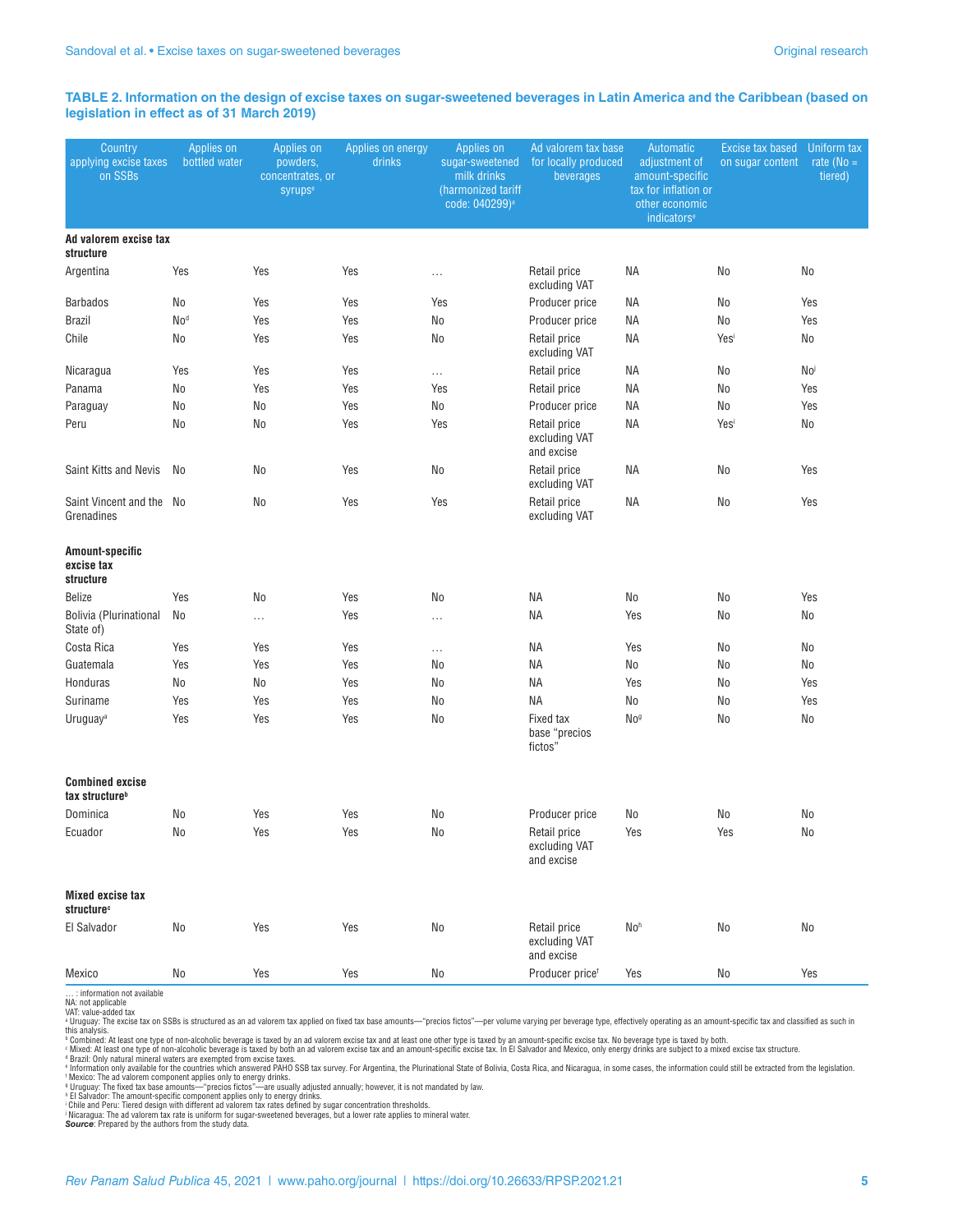(except for energy drinks). In addition, Chile and Peru both utilize a tiered ad valorem excise tax design with different tax rates defined by sugar concentration thresholds (Table 2).

#### **DISCUSSION**

The majority of countries across Latin America and the Caribbean impose excise taxes on SSBs. Some of these taxes, however, have not been updated for over a decade, and many are not optimized to achieve health goals.

#### **Key considerations in the design of SSB excise taxes**

Drawing on tobacco taxation best practice, we identify key considerations for the various excise tax structures observed. Ad valorem excise taxes on tobacco products have been shown to widen the gap between the price of the cheapest and most expensive products, incentivizing consumers to switch to cheaper brands and undermining the potential health benefits of the tax (18). Emerging evidence suggests that ad valorem excise taxes on SSBs may have a similar effect (16). In addition, ad valorem excise taxes applied on a tax base set early in the value chain, such as the producer's price for locally produced beverages and the CIF value for imported beverages, have a lower impact on the final retail price than if applied on a tax base set later in the value chain, such as the retail price. On the other hand, amount-specific excise taxes apply on the same tax base for locally produced and imported beverages. They also reduce the incentives to switch to less expensive brands. Nevertheless, the real value of amount-specific excise taxes and their effectiveness in reducing consumption tend to diminish over time if they are not regularly adjusted to account for inflation and also, ideally, for income growth (18).

According to WHO, excise taxes calculated based on sugar content can have a greater impact. Indeed, they create a tax burden differential between options based on sugar content within a product category and could incentivize consumers to switch to beverages with lower sugar content while simultaneously encouraging producers to reformulate their beverages (5).

Following the same rationale, from a health point of view, excise taxes should not be applied on bottled water. This undermines the ability of these taxes to generate a price differential between SSBs and non-SSBs and does not incentivize consumers to switch from consuming SSBs to a healthier alternative. It demonstrates that, in some countries, excise taxes on SSBs have been implemented to increase revenues, without considering them as a health policy instrument.

Finally, the list of taxable products should incorporate all types of SSBs, including sugar-sweetened milk drinks and powders, concentrates, or syrups used to make SSBs by adding water or carbonated water, in order to prevent undesirable substitutions of taxed SSBs for untaxed SSBs. Simplicity and transparency in the tax structure and the definition of taxable products reduce opportunities for tax avoidance.

### **Opportunities to focus on health**

In light of the aforementioned considerations, existing excise taxes could be amended to improve their effectiveness in reducing SSB consumption, by relying more on amount-specific taxes,

taxing based on sugar content, increasing tax rates, excluding bottled water from the list of taxable products, and closing loopholes incentivizing undesirable substitutions by explicitly including all categories of SSBs—sugar-sweetened carbonates, fruit-flavored drinks, fruit juices, sports and energy drinks, vitamin water drinks, sweetened iced teas and lemonades, sugar-sweetened milk drinks and yogurts, as well as powders, concentrates, or syrups used to make SSBs by adding water or carbonated water—in the list of taxable products.

Among the countries that do not impose excise taxes on SSBs, there is an opportunity for the public health community to advocate for their introduction and to ensure that they are designed to optimize health outcomes from the outset.

#### **Need for SSB taxation best practice**

There is great heterogeneity across existing excise taxes on SSBs and limited guidance around SSB taxation best practice in comparison with guidance for tobacco and alcohol taxation (18, 24). There is a clear need to further develop empirically based best practice for effective SSB excise tax design. Future research should aim to evaluate the impact that different excise tax designs have on prices, consumption, tax revenue, and health outcomes, and the extent to which different designs could be associated with unintended consequences.

#### **Need for systematic monitoring of SSB taxation**

It is necessary to develop periodic and standardized monitoring systems to capture changes in levels of taxation applied to SSBs over time and allow comparisons between countries. For this purpose, building on WHO experience with the monitoring of tobacco taxation, PAHO is currently working on the development of a standardized tax share indicator to calculate the share of total indirect taxes (including value-added taxes, excise taxes, and import and customs duties) in the retail price of SSBs in Latin America and the Caribbean (25).

#### **Limitations of the analysis**

In our analysis, we do not report statutory excise tax rates from the legislation. Indeed, comparisons between countries can be misleading unless differences in tax structure, tax base, price, sugar content, and beverage volume are taken into account. While we did not focus on statutory excise tax rates, it is important to note that these rates need to be sufficiently high to effectively disincentivize consumers from purchasing SSBs (5, 20, 26).

While we analyzed if existing excise taxes apply particularly on some categories of non-alcoholic beverages, we did not assess the taxation of fruit-flavored drinks, fruit juices, or sports drinks. Fruit juices and sports drinks were not part of the beverages for which PAHO SSB tax survey collected tax information. On the other hand, while tax information on fruit-flavored drinks was collected by PAHO SSB tax survey, the information was difficult to verify in the legislation due to the broad definition of harmonized tariff code 2009, which includes fruit juices "whether or not containing added sugar or other sweetening matter" (23).

Finally, data presented in our analysis are based on legislation that was in effect as of 31 March 2019. Legislation that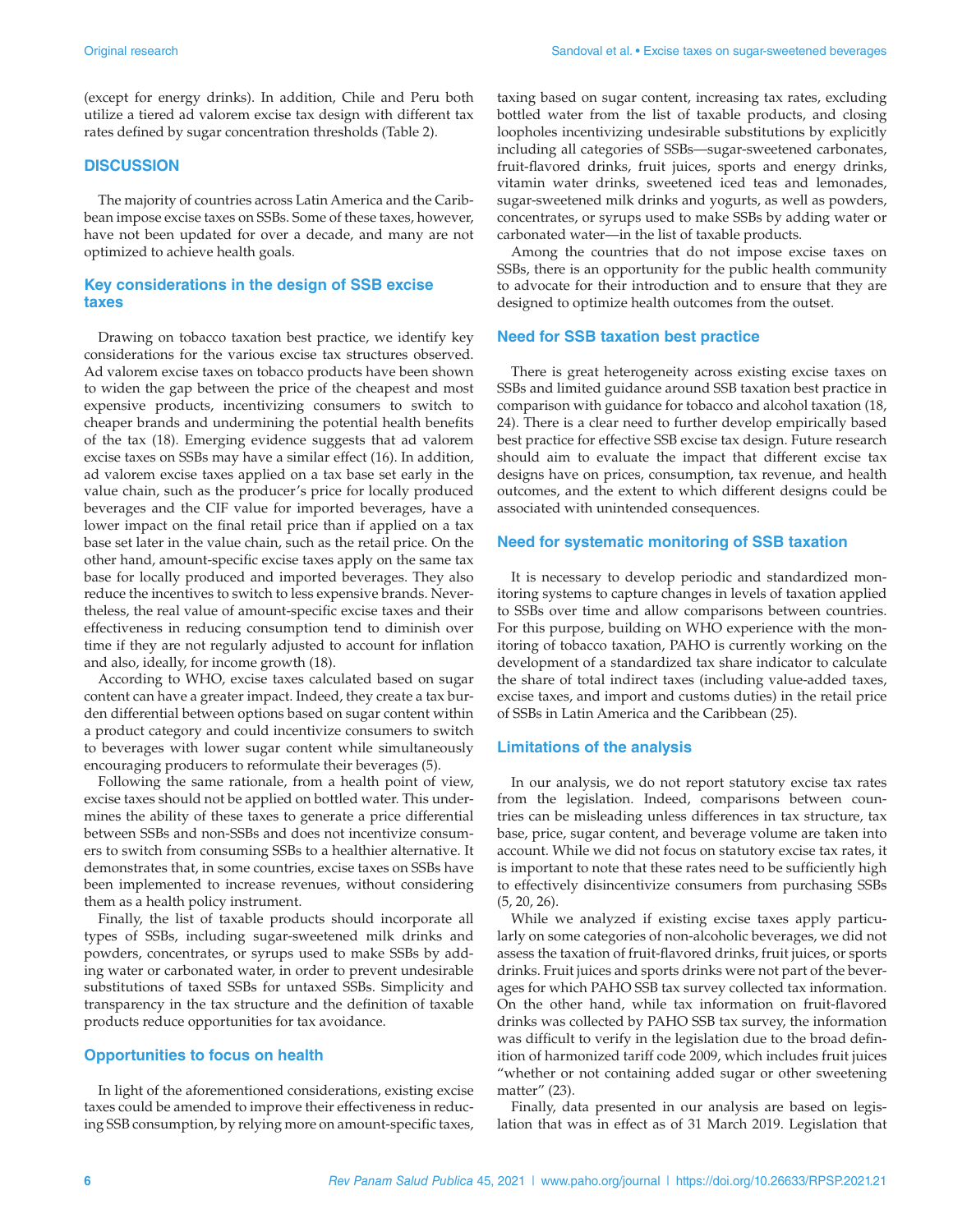could have been replaced, amended, or repealed since this cutoff date are not analyzed to maintain comparability of data at the same point in time in all countries. Since this cutoff date, we did not identify any introduction of new excise taxes on SSBs in Latin America and the Caribbean.

#### **Conclusion**

As of March 2019, there are 21 countries applying excise taxes on SSBs across Latin America and the Caribbean. While this is promising, most of these taxes could be further leveraged to improve their impact on SSB consumption and health. This represents an opportunity to propose amendments to existing excise taxes and advocate for the introduction of such taxes in the countries that do not currently impose them.

There is a high diversity in the design of existing excise taxes on SSBs. All countries would benefit from additional guidance around how to introduce or amend excise taxes on SSBs to optimize health gains. Given the current and projected global burden of NCDs, it will be important to closely monitor the use of this effective population-level policy and to maximize its health potential.

- 1. Pan American Health Organization. Noncommunicable diseases in the Region of the Americas: facts and figures [Internet]. Washington, DC: PAHO; 2019 [cited 2020 Mar 23]. Available from: [https://](https://iris.paho.org/handle/10665.2/51483) [iris.paho.org/handle/10665.2/51483](https://iris.paho.org/handle/10665.2/51483)
- 2. Bloom D, Cafiero E, Jané-Llopis E, Abrahams-Gessel S, Bloom L, Fathima S, et al. The Global Economic Burden of Non-communicable Diseases [Internet]. Geneva: World Economic Forum; 2011 [cited 2019 Apr 18]. Available from: [http://www3.weforum.org/docs/](http://www3.weforum.org/docs/WEF_Harvard_HE_GlobalEconomicBurdenNonCommunicableDiseases_2011.pdf) [WEF\\_Harvard\\_HE\\_GlobalEconomicBurdenNonCommunicable-](http://www3.weforum.org/docs/WEF_Harvard_HE_GlobalEconomicBurdenNonCommunicableDiseases_2011.pdf)[Diseases\\_2011.pdf](http://www3.weforum.org/docs/WEF_Harvard_HE_GlobalEconomicBurdenNonCommunicableDiseases_2011.pdf)
- 3. World Health Organization. Tackling NCDs: 'Best buys' and other recommended interventions for the prevention and control of noncommunicable diseases [Internet]. Geneva: WHO; 2017 [cited 2019 Apr 18]. Available from: [https://apps.who.int/iris/](https://apps.who.int/iris/handle/10665/259232) [handle/10665/259232](https://apps.who.int/iris/handle/10665/259232)
- 4. World Health Organization. Technical Annex: Updated Appendix 3 of the WHO Global NCD Action Plan 2013-2020 [Internet]. Geneva: WHO; 2017 [cited 2019 Mar 4]. Available from: [https://www.who.](https://www.who.int/ncds/governance/technical_annex.pdf) [int/ncds/governance/technical\\_annex.pdf](https://www.who.int/ncds/governance/technical_annex.pdf)
- 5. World Health Organization. Fiscal policies for diet and prevention of noncommunicable diseases: technical meeting report, 5-6 May 2015, Geneva, Switzerland [Internet]. Geneva: WHO; 2016 [cited 2019 Apr 20]. Available from: [https://apps.who.int/iris/](https://apps.who.int/iris/handle/10665/250131) [handle/10665/250131](https://apps.who.int/iris/handle/10665/250131)
- 6. Woodward-Lopez G, Kao J, Ritchie L. To what extent have sweetened beverages contributed to the obesity epidemic?. Public Health Nutrition. 2011 Mar;14(3):499–509.
- 7. Brownell KD, Frieden TR. Ounces of prevention—the public policy case for taxes on sugared beverages. N Engl J Med. 2009 Apr 30;360(18):1805–8.
- 8. Malik VS, Pan A, Willett WC, Hu FB. Sugar-sweetened beverages and weight gain in children and adults: a systematic review and meta-analysis. Am J Clin Nutr. 2013 Oct 1;98(4):1084–102.
- 9. Xi B, Huang Y, Reilly KH, Li S, Zheng R, Barrio-Lopez MT, Martinez-Gonzalez MA, Zhou D. Sugar-sweetened beverages and risk of hypertension and CVD: a dose–response meta-analysis. Br J Nutr. 2015 Mar;113(5):709–17.
- 10. Imamura F, O'Connor L, Ye Z, Mursu J, Hayashino Y, Bhupathiraju SN, et al. Consumption of sugar sweetened beverages, artificially sweetened beverages, and fruit juice and incidence of type 2 diabetes: systematic review, meta-analysis, and estimation

**Author contributions.** RCS conceptualized the study. All authors collected the data. MR, IB, MA, LG, and GP analyzed the data and interpreted the results with input from all authors. MR, IB, and MA drafted the manuscript and all authors critically revised it. All authors reviewed and approved the final version.

**Acknowledgment.** We would like to thank and acknowledge the valuable contributions of the Department of Noncommunicable Diseases and Mental Health at PAHO, especially Anselm Hennis, Adriana Blanco, Ruben Grajeda, Maristela Monteiro, Elisa Prieto, Alicia Nicholls, Patty Welch, Alejandro Alvarez, and Steven Constantinou, and the O'Neill Institute for National and Global Health Law at Georgetown University. Special thanks to all Latin American and Caribbean ministry of finance officials who participated in the survey. We also thank and acknowledge the support from the Global Health Advocacy Incubator and funding from Bloomberg Philanthropies.

#### **Conflict of interest.** None declared.

**Disclaimer.** Authors hold sole responsibility for the views expressed in the manuscript, which may not necessarily reflect the opinion or policy of the *RPSP/PAJPH* and/or PAHO.

#### **REFERENCES**

of population attributable fraction. Br J Sports Med. 2016 Apr  $1;50(8):496-504.$ 

- 11. Singh GM, Micha R, Khatibzadeh S, Lim S, Ezzati M, Mozaffarian D. Estimated global, regional, and national disease burdens related to sugar-sweetened beverage consumption in 2010. Circulation. 2015 Aug 25;132(8):639–66.
- 12. Singh GM, Micha R, Khatibzadeh S, Shi P, Lim S, Andrews KG, et al. Global, regional, and national consumption of sugar-sweetened beverages, fruit juices, and milk: a systematic assessment of beverage intake in 187 countries. PLoS One. 2015 Aug 5;10(8):e0124845.
- 13. Legetic B, Medici A, Hernández-Avila M, Alleyne G, Hennis A, editors. Economic Dimensions of Noncommunicable Diseases in Latin America and the Caribbean. Disease Control Priorities, 3rd ed. [Internet]. Washington, DC: Pan American Health Organization; 2016 [cited 2019 Oct 17]. Available from: [https://iris.paho.org/](https://iris.paho.org/handle/10665.2/28501) [handle/10665.2/28501](https://iris.paho.org/handle/10665.2/28501)
- 14. Colchero MA, Rivera-Dommarco J, Popkin BM, Ng SW. In Mexico, evidence of sustained consumer response two years after implementing a sugar-sweetened beverage tax. Health Aff (Millwood). 2017 Mar 1;36(3):564–71.
- 15. Caro JC, Corvalán C, Reyes M, Silva A, Popkin B, Taillie LS. Chile's 2014 sugar-sweetened beverage tax and changes in prices and purchases of sugar-sweetened beverages: An observational study in an urban environment. PLoS Medicine. 2018 Jul 3;15(7):e1002597.
- 16. Alvarado M, Unwin N, Sharp SJ, Hambleton I, Murphy MM, Samuels TA, et al. Assessing the impact of the Barbados sugar-sweetened beverage tax on beverage sales: an observational study. Int J Behav Nutr Phys Act. 2019 Jan 30;16(1):13.
- 17. Barrientos-Gutierrez T, Zepeda-Tello R, Rodrigues ER, Colchero-Aragonés A, Rojas-Martínez R, Lazcano-Ponce E, et al. Expected population weight and diabetes impact of the 1-peso-per-litre tax to sugar sweetened beverages in Mexico. PLoS One. 2017 May 17;12(5):e0176336.
- 18. World Health Organization. WHO technical manual on tobacco tax administration [Internet]. Geneva: WHO; 2010 [cited 2019 Feb 15]. Available from: <https://apps.who.int/iris/handle/10665/44316>
- 19. World Health Organization. Report on the global tobacco epidemic, 2017: monitoring tobacco use and prevention policies. Technical Note III: Tobacco taxes in WHO Member States [Internet]. Geneva: WHO; 2017 [cited 2019 Feb 15]. Available from: [https://apps.who.](https://apps.who.int/iris/handle/10665/255874) [int/iris/handle/10665/255874](https://apps.who.int/iris/handle/10665/255874)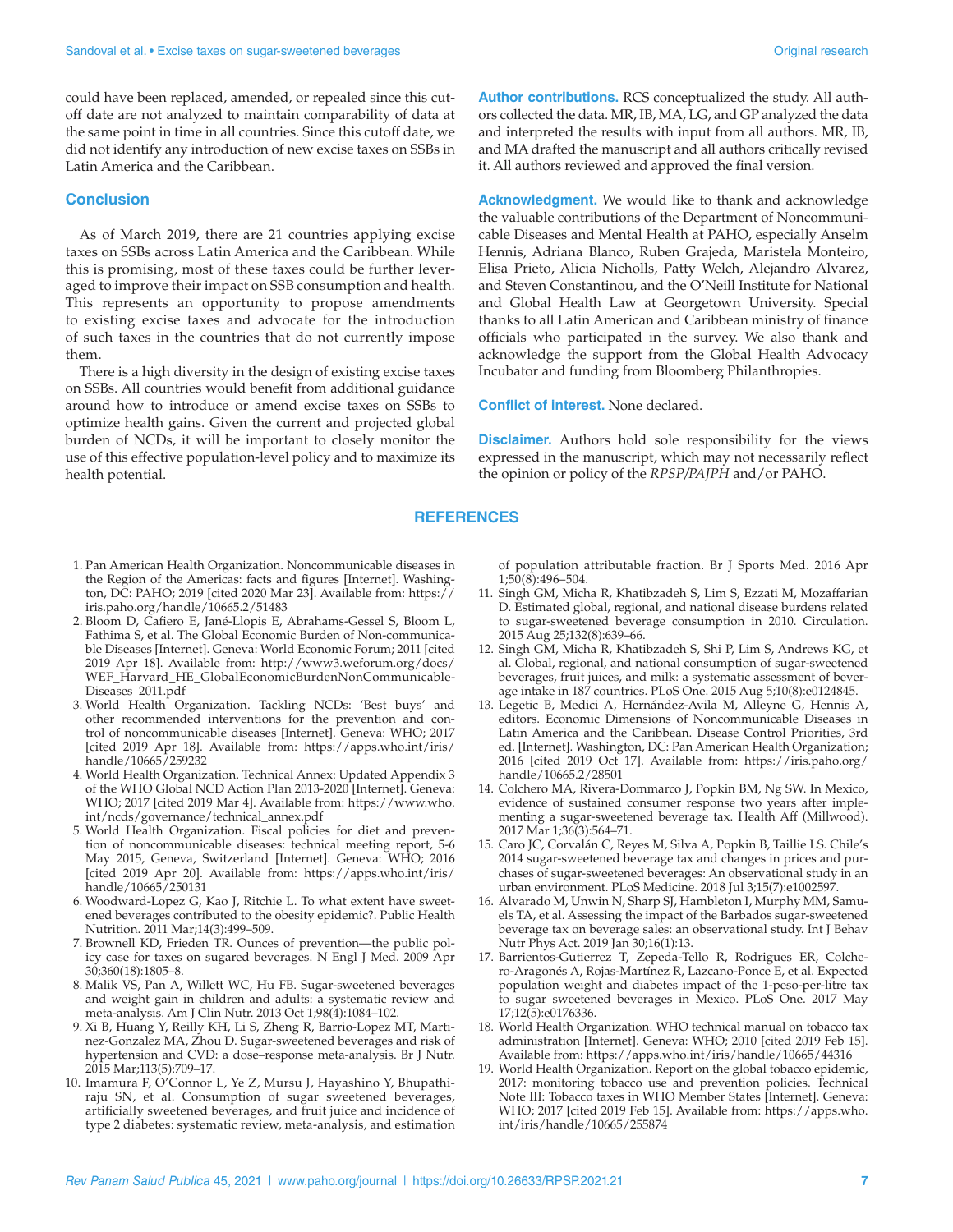- 20. World Health Organization. Health taxes: a primer (a WHO policy brief) [Internet]. Geneva: WHO; 2019 [cited 2020 Mar 23]. Available from:<https://apps.who.int/iris/handle/10665/329757>
- 21. Thow AM, Downs SM, Mayes C, Trevena H, Waqanivalu T, Cawley J. Fiscal policy to improve diets and prevent noncommunicable diseases: from recommendations to action. Bull World Health Org. 2018 Mar 1;96(3):201–10.
- 22. World Trade Organization. Trade Policy Review. Report by the Secretariat: Haiti. Revision. Trade Policy Review Body. WT/TPR/S/327/ Rev.1 [Internet]. Geneva: WTO; 2016 [cited 2020 Apr 15]. Available from: [https://docs.wto.org/dol2fe/Pages/SS/directdoc.aspx?file](https://docs.wto.org/dol2fe/Pages/SS/directdoc.aspx?filename=q:/WT/TPR/S327R1.pdf)[name=q:/WT/TPR/S327R1.pdf](https://docs.wto.org/dol2fe/Pages/SS/directdoc.aspx?filename=q:/WT/TPR/S327R1.pdf)
- 23. World Customs Organization. HS Nomenclature 2017 edition [Internet]. Brussels: WCO; 2017 [cited 2020 May 21]. Available from: [http://www.wcoomd.org/en/topics/nomenclature/instrument](http://www.wcoomd.org/en/topics/nomenclature/instrument-and-tools/hs-nomenclature-2017-edition/hs-nomenclature-2017-edition.aspx) [-and-tools/hs-nomenclature-2017-edition/hs-nomenclature-2017](http://www.wcoomd.org/en/topics/nomenclature/instrument-and-tools/hs-nomenclature-2017-edition/hs-nomenclature-2017-edition.aspx) [-edition.aspx](http://www.wcoomd.org/en/topics/nomenclature/instrument-and-tools/hs-nomenclature-2017-edition/hs-nomenclature-2017-edition.aspx)
- 24. Sornpaisarn B, Shield KD, Österberg E, Rehm J. Resource tool on alcohol taxation and pricing policies [Internet]. Geneva: World

Health Organization; 2017 [cited 2019 Oct 17]. Available from: <https://apps.who.int/iris/handle/10665/255795>

- 25. Pan American Health Organization. Meeting to Develop a Standardized Tax Share Indicator for Alcoholic and Sugar-Sweetened Beverages (Washington, D.C., 24-25 July, 2018) [Internet]. Washington, DC: PAHO; 2019 [cited 2019 Nov 20]. Available from: [http://](http://iris.paho.org/xmlui/handle/123456789/51715) [iris.paho.org/xmlui/handle/123456789/51715](http://iris.paho.org/xmlui/handle/123456789/51715)
- 26. Powell LM, Chriqui JF, Khan T, Wada R, Chaloupka FJ. Assessing the potential effectiveness of food and beverage taxes and subsidies for improving public health: a systematic review of prices, demand and body weight outcomes: Review of prices, demand and weight. Obes Rev. 2013 Feb;14(2):110–28.

Manuscript submitted on 12 October 2020. Revised version accepted for publication on 1 December 2020.

## **Impuestos selectivos al consumo de bebidas azucaradas en América Latina y el Caribe**

**RESUMEN Objetivo.** Caracterizar el diseño de los impuestos selectivos al consumo de bebidas azucaradas en América Latina y el Caribe, y evaluar las oportunidades de aumentar su impacto en el consumo y la salud.

> **Métodos.** Se llevó a cabo una búsqueda y una evaluación exhaustivas de legislaciones vigentes a marzo del 2019, recopilada mediante las herramientas de seguimiento ya existentes de la Organización Panamericana de la Salud y de la Organización Mundial de la Salud, fuentes secundarias, así como mediante una encuesta a ministerios de finanzas. El análisis se centró en el tipo de productos gravados y la estructura y la base de estos impuestos selectivos.

> **Resultados.** De los 33 países evaluados, en 21 se aplican impuestos selectivos al consumo de bebidas azucaradas. En siete países también se aplican impuestos selectivos al consumo de agua embotellada y en al menos cuatro, se incluyen las bebidas lácteas azucaradas. Diez de estos impuestos selectivos al consumo son de tipo *ad valorem* con algunas bases imponibles fijadas al principio de la cadena de valor, siete son de tipo específico y cuatro son de estructura combinada o mixta. En tres países se aplican impuestos selectivos al consumo en función de la concentración de azúcares del producto.

> **Conclusiones.** Si bien el número de países en que se aplican impuestos selectivos al consumo de bebidas azucaradas es prometedor, existe una gran heterogeneidad en su diseño en cuanto a la estructura, la base imponible y los productos gravados. Se podrían aprovechar aún más los impuestos selectivos existentes a fin de que tengan un mayor impacto sobre la salud y el consumo si se incluyen todas las categorías de bebidas azucaradas, excluyendo el agua embotellada, y recurriendo más a impuestos de tipo específico ajustados frecuentemente según la inflación y basados posiblemente en la concentración de azúcares del producto. Todos los países se beneficiarían si hubiera mayor orientación. Las próximas investigaciones deberían abordar esta brecha.

**Palabras clave** Enfermedades no transmisibles; política nutricional; economía de la salud; obesidad; legislación como asunto.